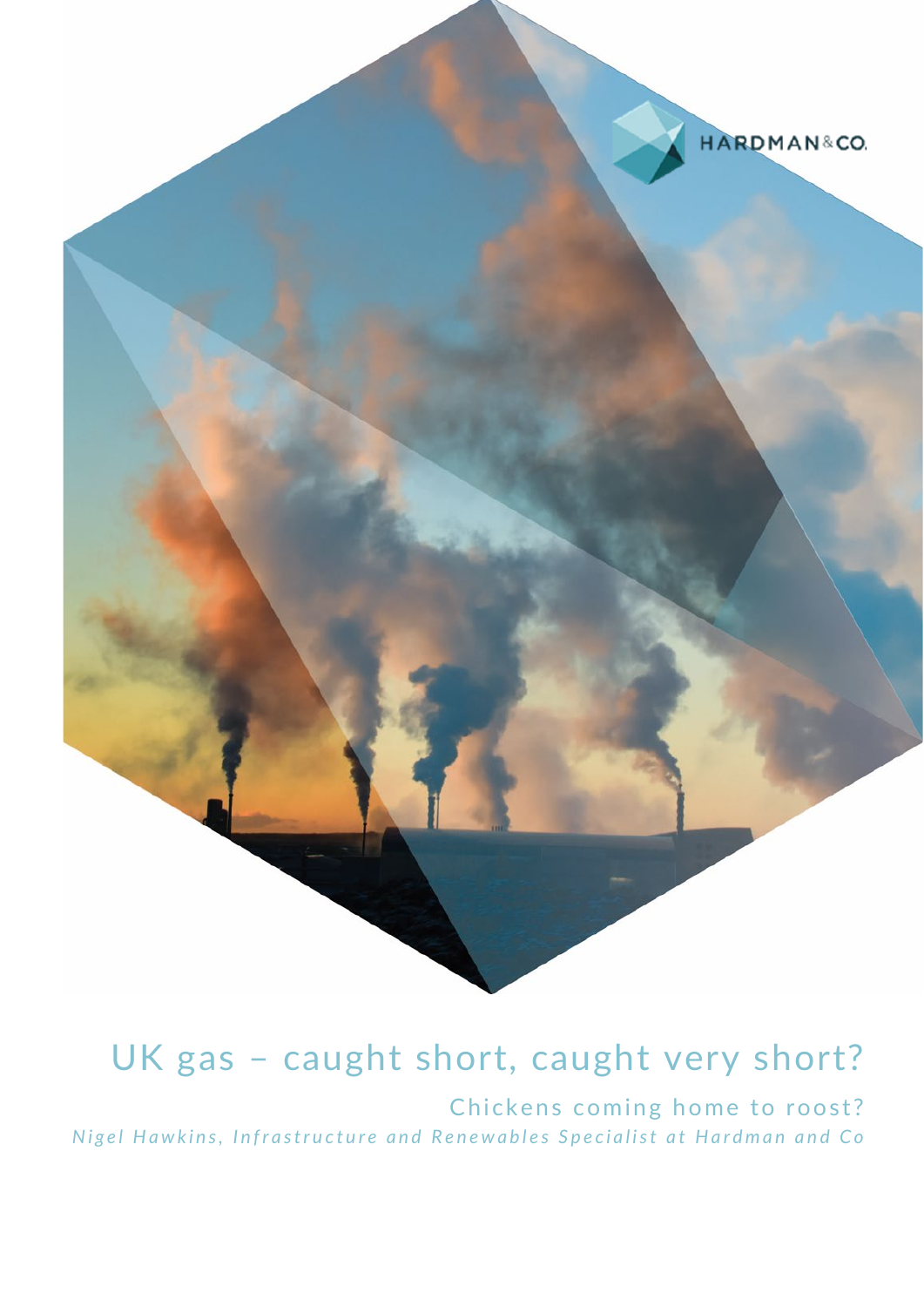## Table of contents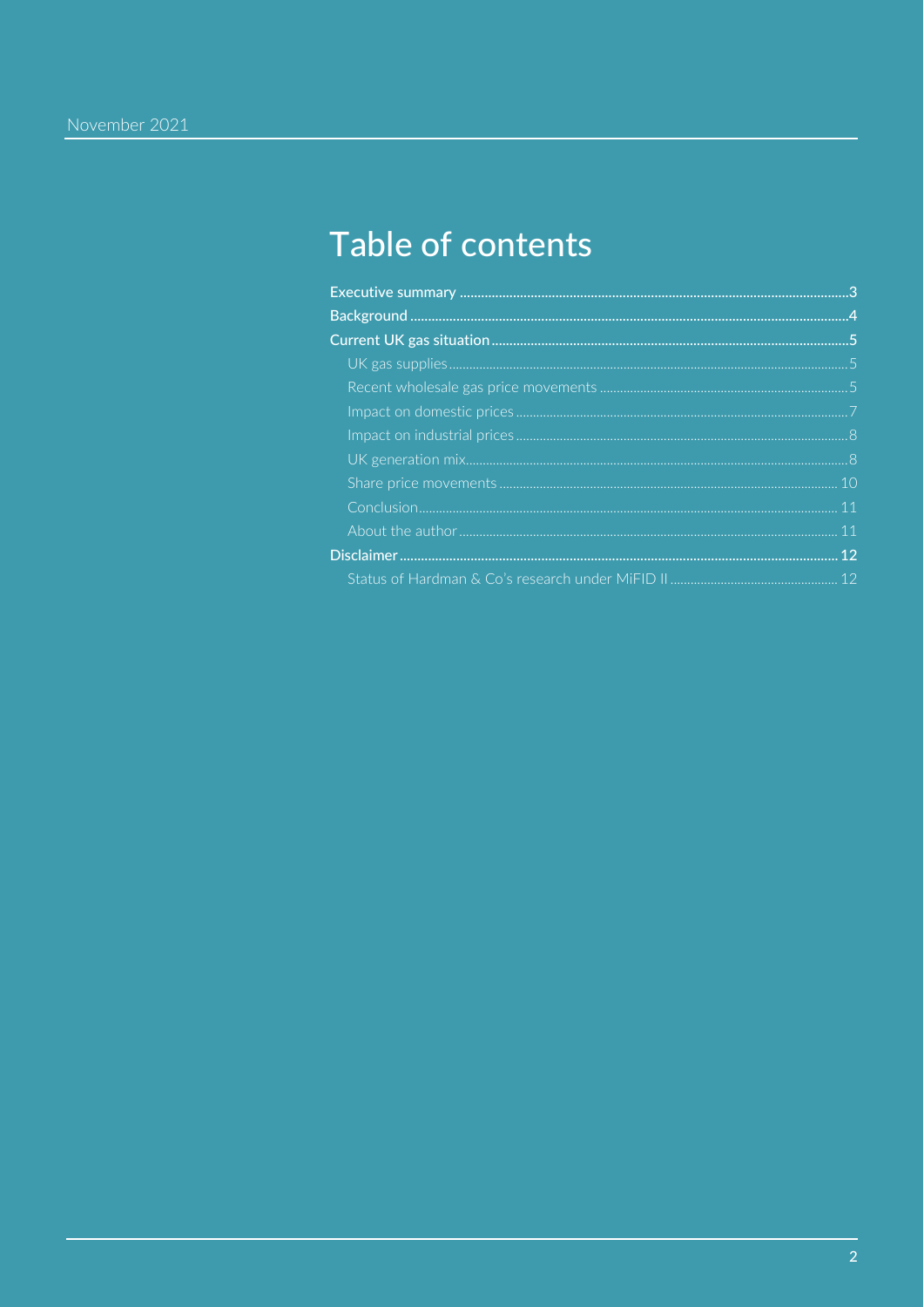

**Gas availability during the coming winter is a real concern, especially if prolonged periods of cold weather arise**

**UK's gas storage capacity is equivalent to just 2% of annual demand**

**UK domestic customers are very likely to see a pronounced rise in energy prices**

## <span id="page-2-0"></span>Executive summary

In recent months, spot prices of UK gas have soared, from ca.30p per therm during the summer to well over £2 per therm by October; they have, though, fallen back from their peak over the last few days. As the soaring prices imply, availability of gas during the coming winter is also a major issue, especially if prolonged periods of cold weather arise.

In fact, gas supply across the globe is a real issue, with relatively few major gasproducing countries. Furthermore, investment in new gas facilities has fallen back in recent years. For the UK, whose North Sea gas resources are diminishing, Norway is the pivotal supplier. Supplies of Liquified Natural Gas (LNG) are stretched, while Russian EU gas exports via Gazprom are dominated by political and legal issues relating to the divisive Nord Stream 2 pipeline.

Gas demand, post the COVID-19 recovery, is satisfied by what has become a seller's market. Demand is led by Asia, in general, and by China, in particular. LNG shipments are now very much sought after, especially since global gas stocks are low, with Northern economies being keen to re-build their gas reserves before winter.

While the UK media has generally focused on pricing issues, availability of gas, especially during this winter, remains a real concern. Interconnector capacity may look reassuring on paper, but gas supplies, in a tight EU market, can be easily redeployed elsewhere.

Most risky of all is the UK's desperately low gas storage capacity. The latest figures show that the UK has gas storage capacity equivalent to just 2% of its annual demand; the figures for the EU's four leading gas markets vary between 25% and 37%.

Domestic customers currently face various issues. The energy price cap was initially set in January 2019 at £1,137 per year for dual supply to a customer on a Standard Variable Tariff (SVT). The next review of the price cap is in 1Q'22, and is set to see further rises, perhaps to over £1,450. Furthermore, a proliferation of bankruptcies among smaller energy suppliers – some 14 have collapsed since early August – means that many customers have been allocated new suppliers by Ofgem.

Major energy users within the industrial sector are particularly exposed to higher – and enduring – gas prices. Sectors such as steel and chemicals are particularly vulnerable, unless they have favourable long-term energy supply contracts in place.

Against this background, it should be recognised that the UK's generation mix has changed appreciably over the past 30 years, with coal-fired plant being almost totally phased-out and new renewables capacity making a material contribution. Although UK gas-fired output is now lower than previously, it still produces ca.35% of UK generated output.

Clearly, much of the impact of higher gas prices will depend upon how long they endure. UK domestic customers will, almost certainly, see a pronounced rise in energy prices, and, if the coming winter mirrors some of the freezing temperatures of the past – 1962/63 comes to mind – gas availability will become a key national issue.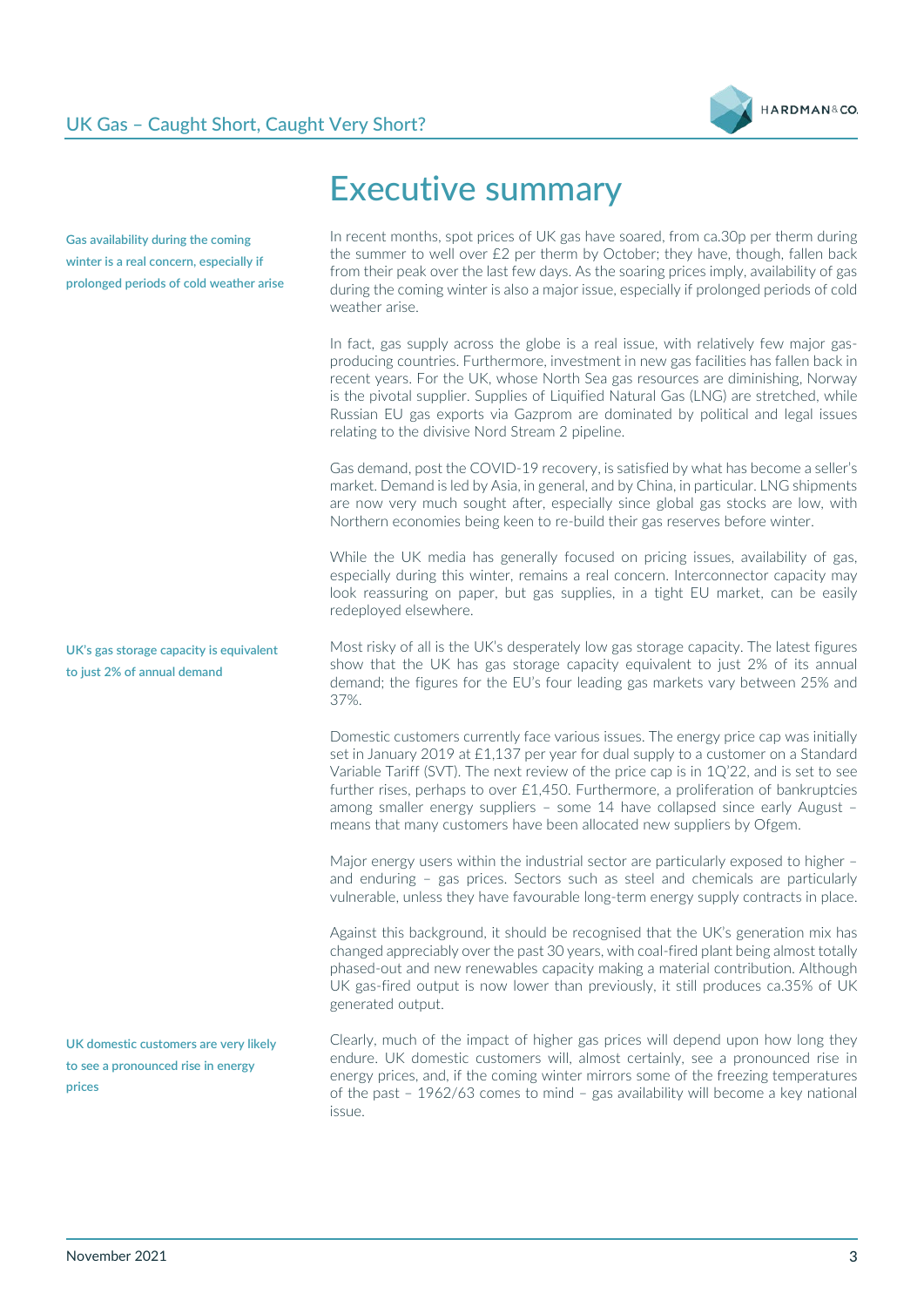

<span id="page-3-0"></span>

|                                                                                                             | <b>Background</b>                                                                                                                                                                                                                                                                                                                                                                                                                                     |
|-------------------------------------------------------------------------------------------------------------|-------------------------------------------------------------------------------------------------------------------------------------------------------------------------------------------------------------------------------------------------------------------------------------------------------------------------------------------------------------------------------------------------------------------------------------------------------|
| The North Sea has had a profound<br>impact on the UK energy sector                                          | The development of the North Sea's resources over the last ca.50 years has had a<br>profound impact on the UK energy sector, most obviously in terms of oil output.<br>However, it has also given rise to large volumes of gas extraction, much of which<br>has been used to provide space heating, as more - and larger - houses have been<br>built.                                                                                                 |
| CCGTs have lost their place as base-<br>load generators in recent years                                     | By the time that most of the electricity supply industry had been privatised in the<br>1990s, the use of gas, as a generating fuel, had been greatly expanded by the advent<br>of Combined Cycle Gas Turbine (CCGT) plants, which were constructed in large<br>numbers as baseload generators. In recent years, for varying reasons, many CCGTs<br>have lost their place as base-load generators; instead, they now operate on a mid-<br>merit basis. |
| The recent surge in gas prices has had<br>an adverse impact on domestic<br>consumers and major energy users | Domestic gas customers, who rely heavily on gas for their heating, will undoubtedly<br>have to pay higher prices, and may face some restrictions if UK gas supplies - for<br>whatever reason $-$ prove inadequate this winter.                                                                                                                                                                                                                        |
|                                                                                                             | Similarly, industrial gas consumers, especially major energy users, may need to take<br>challenging decisions if gas prices remain high. For many years, they have derived<br>material benefits from relatively stable energy prices - this scenario may well<br>change.                                                                                                                                                                              |
|                                                                                                             | الممط وامتطبت يتنمس وبمنابصه ومصمرهم والرواحة المماجوون والمسالم والتبين كالبارسة والرابعة والمستورة والمستورة                                                                                                                                                                                                                                                                                                                                        |

**Power generation in UK will also be affected, with the generation mix subject to readjustment**

Power generation in the UK will also be impacted, as the generation mix, which has changed enormously in recent years as coal-fired plant is being phased out, will be subject to major readjustment.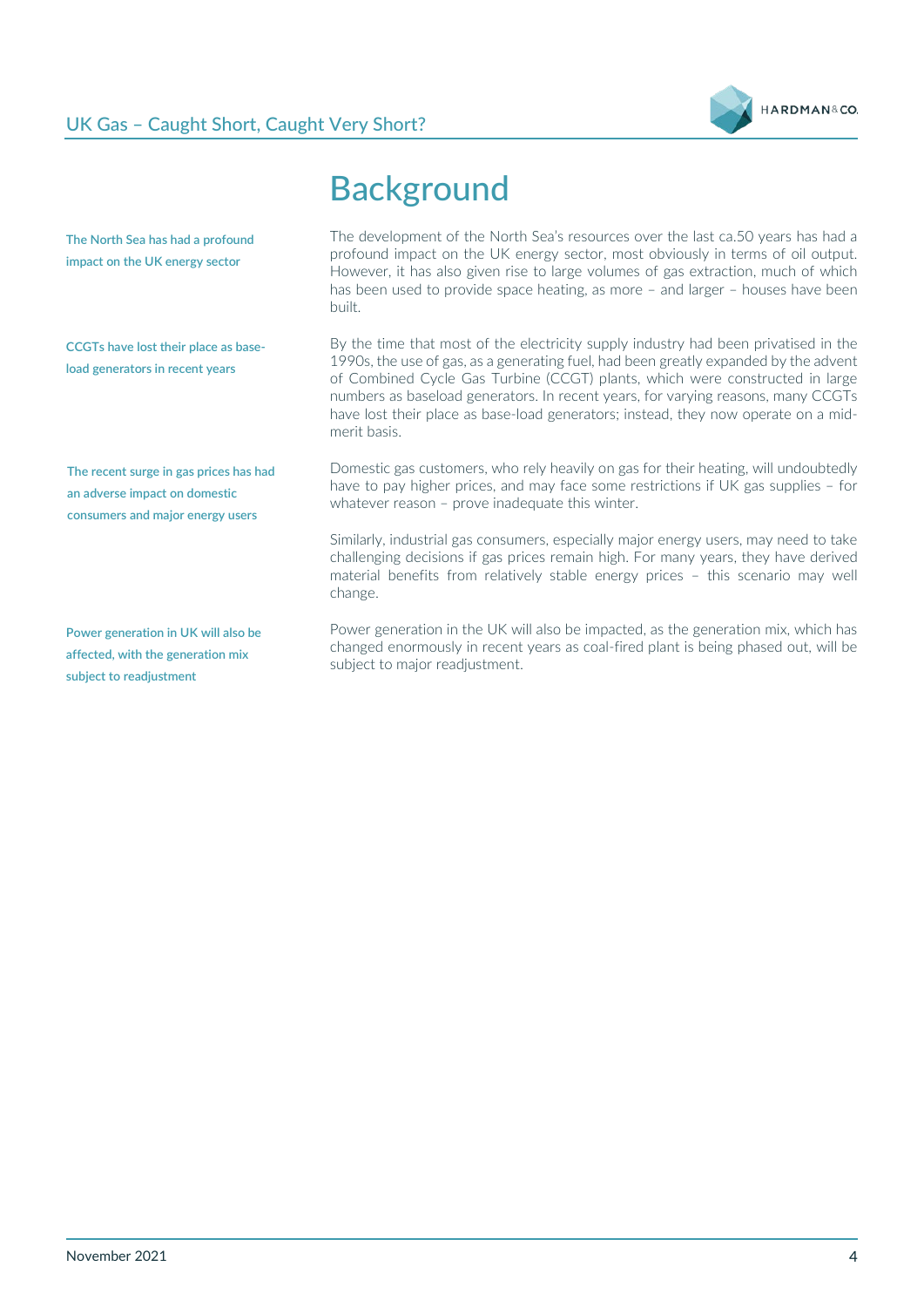

## <span id="page-4-0"></span>Current UK gas situation

## <span id="page-4-1"></span>UK gas supplies

**Norway and Qatar in the van**

**Russian export volumes to UK are comparatively low**

With gas resources in the UK's section of the North Sea declining, there is now far more reliance on gas imports – Norway is, by some way, the UK's most important gas supplier, followed by LNG from Qatar.

Although Russia was the UK's fourth-largest supplier in 2020, its gas volumes represent less than 10% of those exported to the UK by Norway. However, mainland EU, and especially Germany, are very large importers of Russian gas. Hence, serious interruption of Russian gas supplies, for whatever reason, would have serious repercussions, both directly within the EU and indirectly on the UK.

The table below lists the leading natural gas exporters to the UK during 2020; also included is the UK's own gas supply figure.

| UK gas suppliers (GWh) 2020 |                |  |
|-----------------------------|----------------|--|
|                             |                |  |
| UK                          | 439            |  |
| Norway                      | 266            |  |
| Qatar                       | 97             |  |
| <b>United States</b>        | 53             |  |
| Russia                      | 25             |  |
| Trinidad and Tobago         | 11             |  |
| <b>Netherlands</b>          | 11             |  |
|                             | ----<br>$\sim$ |  |

*Source: BEIS*

**UK gas storage at desperately low level** 

**Gas reserves – UK's 9TWh plays Italy's 168TWh**

**30p per therm to well over £2 per therm**

With supply interruptions being a real risk, it should be noted that the UK is even more exposed, given its absurdly low – and very dangerous – gas storage levels, which have been exacerbated by the closure of the offshore Rough storage facility in 2017. Discussions are under way with Centrica, which owns the Rough facility, regarding a partial re-opening of it.

The latest figures from Gas Infrastructure Europe show that the UK has just 9TWh of gas reserves capacity, which is equivalent to a paltry 2% of its annual demand. In contrast, the figures in Germany, France, the Netherlands and Italy are between 25% and 37% of annual demand (and Italy boasts a formidable 168TWh of storage capacity).

#### <span id="page-4-2"></span>Recent wholesale gas price movements

In recent weeks, UK wholesale gas prices have risen very sharply – for a combination of reasons. Heavy demand, especially from outside the UK, and various constraints on supplies have been crucial.

As such, during this summer, when wholesale spot prices were often as low as ca.30p per therm, they have recently breached the £2 per therm threshold. No doubt, much of this rise is due to both panic and to extensive market speculation, but the underlying message is that gas prices are rising and are unlikely to return – for some time at least – to the levels that were seen a year or so ago.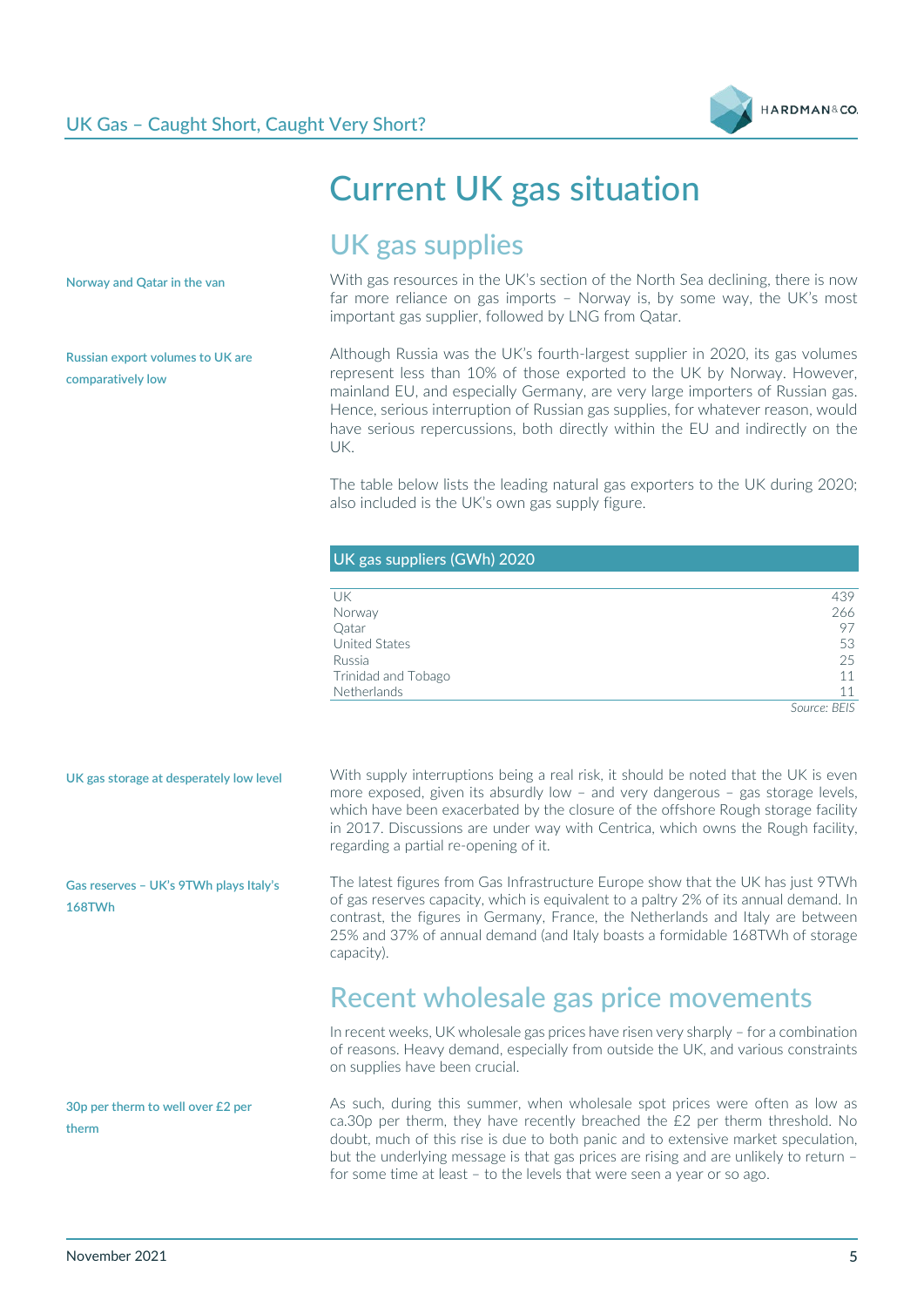

This trend is illustrated by two graphs published recently by Catalyst Digital Energy – the take-off of gas prices in October 2021 is very visible in both graphs.

More specifically, the first graph below shows wholesale supply data on a day-ahead basis.



*Source: Catalyst Digital Energy*

The second graph below focuses on one year out – the winter season of 2022. It shows high prices being quoted from October 2022 onwards, as expectations of very strong gas demand and enduring supply issues persist.



*Source: Catalyst Digital Energy*

Importantly, neither of these tables, and especially the latter, suggest that UK gas prices are set to regain their previous levels for some time.

#### **High prices expected from October 2022 onwards**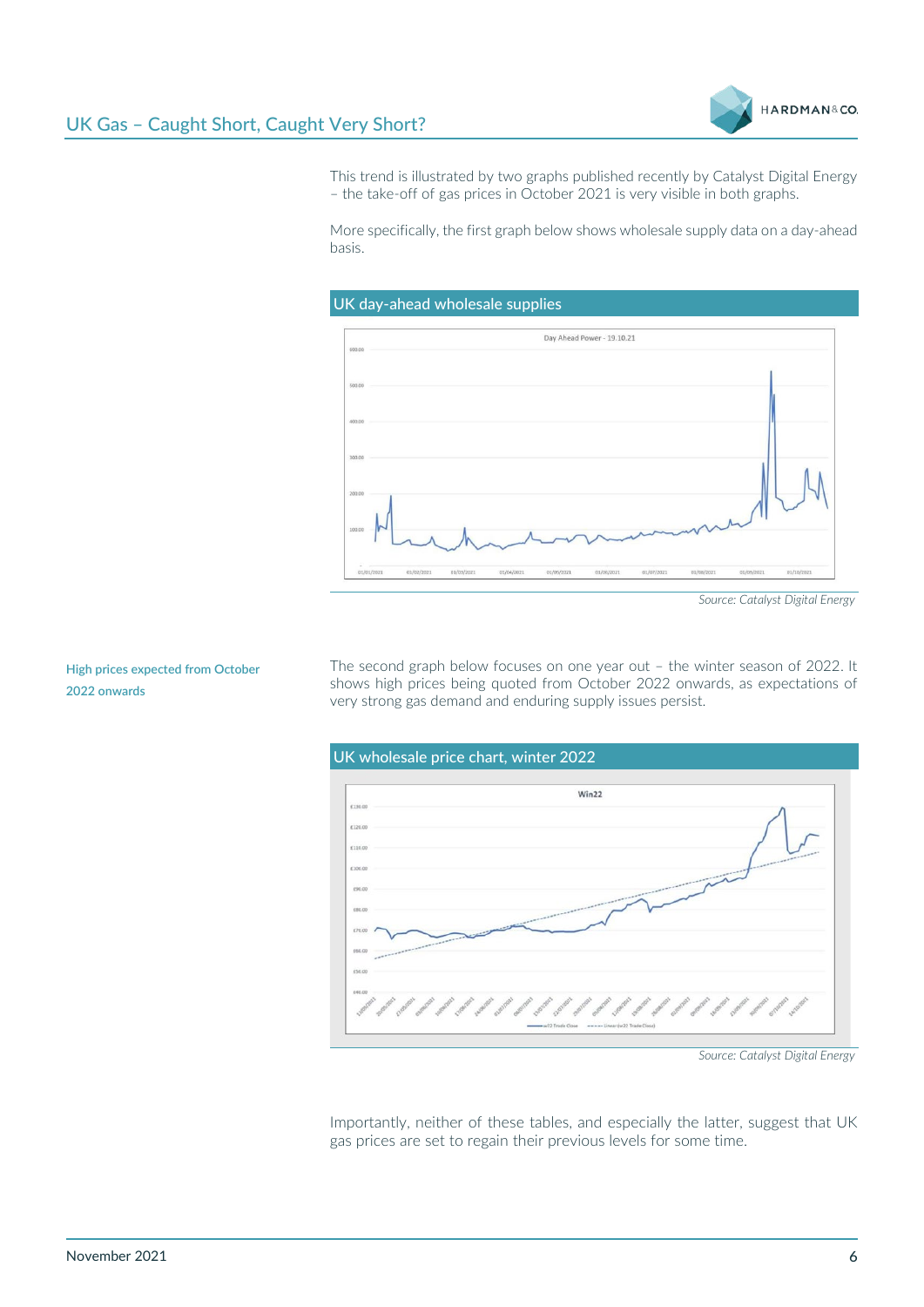



#### <span id="page-6-0"></span>Impact on domestic prices

Clearly, recent gas developments are going to impact the domestic sector – for home heating bills and, less directly, through electricity price increases.

Some protection has been accorded by the energy price cap, which is set every six months by Ofgem. The price cap has been operational since January 2019 and prescribes a maximum figure for the average dual fuel bill, as applicable to those using SVTs, which covers most energy consumers.

For energy suppliers, real protection is provided by the "cost pass through" (CPT) mechanism, which enables higher gas input costs to be passed through to domestic consumers.

The energy price cap has been criticised on many grounds, including its delay in responding to movements in gas input costs. In fact, it is likely that the regular review of the figures – currently on a six-month basis – will take place more often; it can then address more quickly the impact of major short-term fluctuations.

Currently, the energy price cap, as announced on 6 August 2021, is £1,277 per year – a record-high figure since its introduction in January 2019.

The graph below, compiled by USwitch, shows how the energy price cap figure has moved upwards over the past 30 months.



Looking forward, it seems certain that the energy price cap will rise further over the coming months, given that Ofgem's previous data was based on mid-summer 2021 figures, and not those covering October 2021, when wholesale gas prices really took off.

A small minority of consumers will also be allocated new energy suppliers by Ofgem, following the collapse of 14 – and counting – small energy suppliers since early August 2021.

**More regular review of the energy price cap would address impact of short-term fluctuations** 

**Energy price cap provides some** 

**protection**

**£1,137 per year was the opening figure in January 2019** 

**The only way now is up** 

**The fallen 14 – and counting**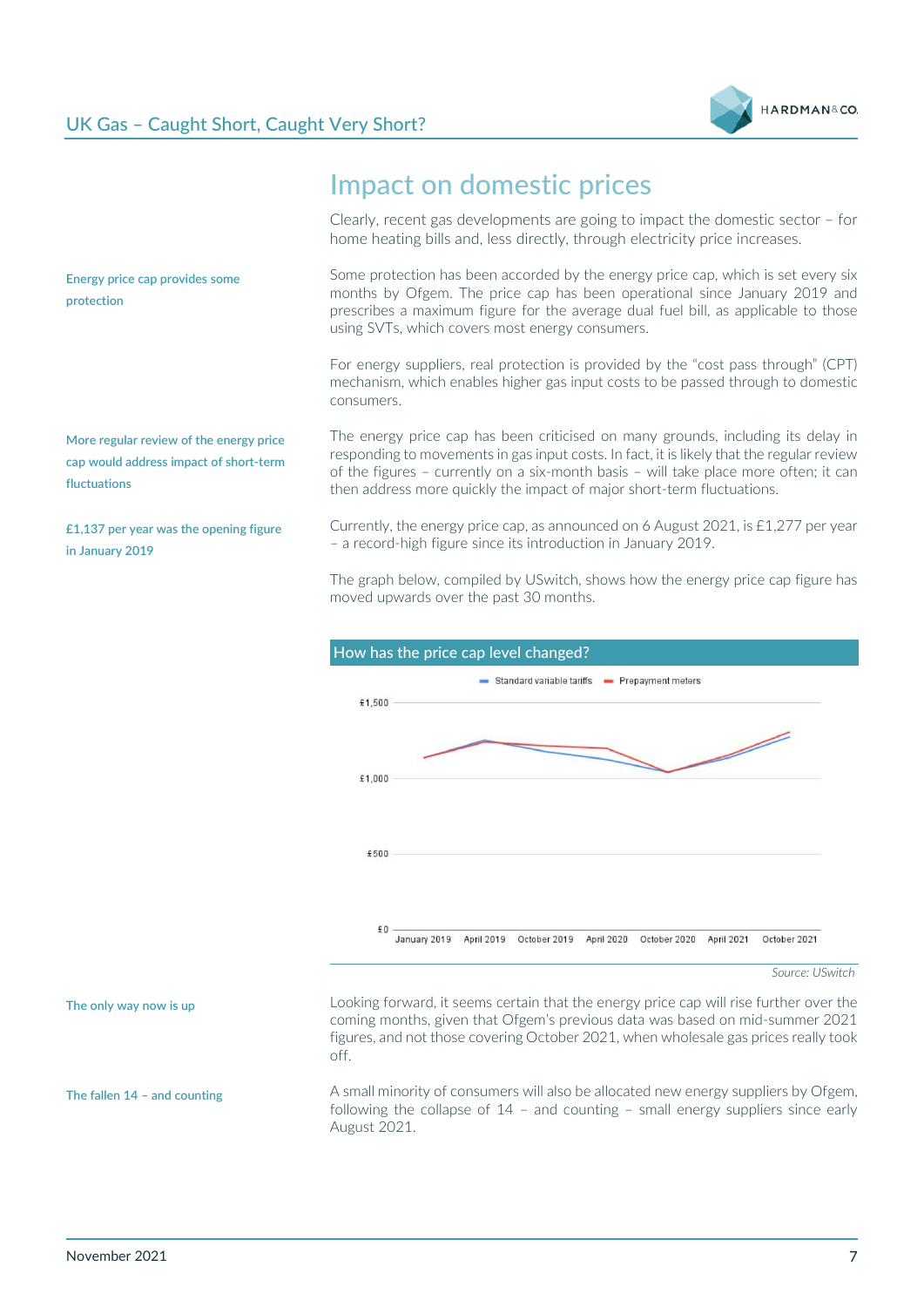

**Ofgem's seriously flawed competition model** 

In recent weeks, Ofgem has had to accept that its much-criticised model to further competition in the energy sector is severely flawed. Many small undertakings were permitted by Ofgem to become energy suppliers, despite both the real risk of price shocks and their lack of the necessary capital to surmount them. The latest wholesale gas price surge has already taken out many small suppliers – and will assuredly claim other victims.

### <span id="page-7-0"></span>Impact on industrial prices

Most major energy users will experience real financial pressure from the soaring costs of wholesale gas. The impact will vary from sector to sector but some, such as steel production and chemical manufacturing, are facing – and will continue to face – real cost pressures.

In the final analysis, every company will have to respond appropriately, based on its individual position. Likely scenarios may include:

- the signing of one-off deals, which may include the "interruptible" option not to take gas at periods of very high demand, with individual major energy users;
- some cutbacks in the use of gas, possibly accompanied by plant reductions or closures;
- reduced gas pressure and therefore costs if this can be accommodated:
- some price inflation, as companies seek to pass through the impact of higher gas bills to their customers; and
- some government financial support to especially vulnerable sectors, such as manufacturers of carbon dioxide.

## <span id="page-7-1"></span>UK generation mix

Since the privatisation of most of the UK electricity supply industry in the 1990s, the importance of gas as a generating fuel has risen very considerably. Indeed, the "dash for gas", which saw the construction of numerous CCGT plants, established the fuel as a key component of base-load generation.

However, this position eroded, as nuclear power, with its low variable costs, and renewables output – on the back of substantial subsidies – displaced much of the gas-fired output. Hence, many CCGTs moved to mid-merit status. Nonetheless, output from gas-fired units remains crucial, especially during the high-demand winter period.

The table below, taken from UK Energy Briefing 2021, shows how the UK's generation mix has undergone profound change over the past 30 years: coal has virtually disappeared, while renewables, especially onshore wind, have grown sharply over the past decade.

**Some sectors facing real cost pressures, and will continue to do so…**

**…and it will be an "each for himself" scenario**

**Gas came of age in the latter part of 20th century** 

**Move of many CCGTs to mid-merit status** 

**Coal's near exit, but renewables have grown sharply**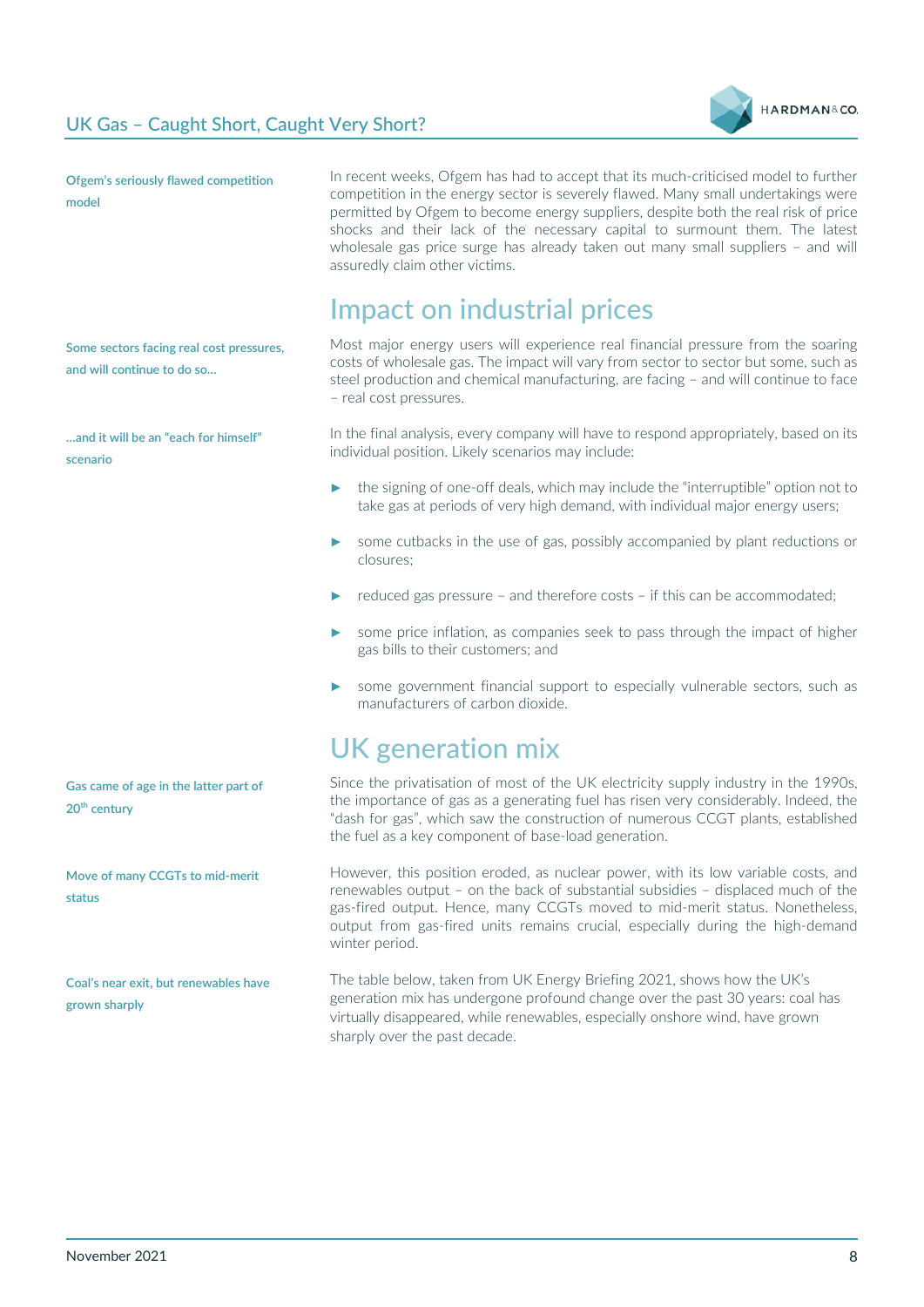



**Gas input costs are the financial drivers** 

**Higher gas prices could make other forms of generation more attractive**  Crucially, in assessing the returns from a CCGT, the gas input costs are key – a scenario that differs markedly from nuclear, wind and solar generation. As such, when the gas input costs are, say just 30%, CCGTs can be very profitable; at a ca.70% ratio, the opposite is the case. In reality, the wide fluctuations of recent weeks will be mitigated by the existence of long-term gas supply contracts, which enable adjustments to be made for shorter-term gas price movements.

The implications of higher gas prices mean that other forms of generation become comparatively more attractive. Indeed, some coal-fired plant, despite all its controversial environmental implications, is being brought back – presumably, on a temporary basis.

It should be expected, too, that – assuming no technical shortcomings – the UK's nuclear power fleet will also be increasing its total output, despite the increasing concern about the age of all UK nuclear plants, except Sizewell B.

Ironically, given that the lack of wind over the past two months has been one of many factors in raising UK gas prices of late, higher renewables' output should also be expected – but this may be limited by grid constraints.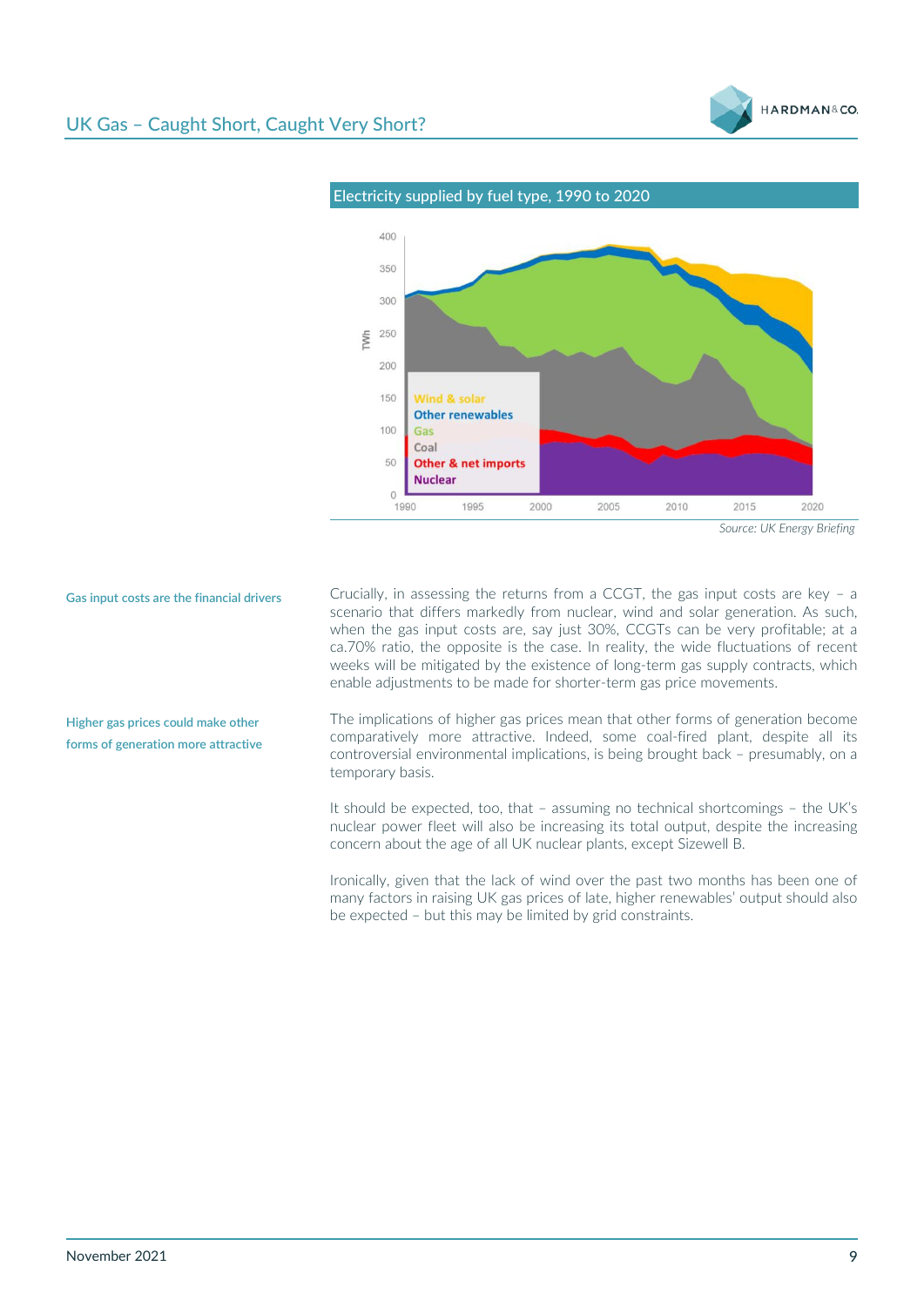



**Centrica's "dead cat bounce"** 

#### <span id="page-9-0"></span>Share price movements

The recent surge in UK gas prices has, to a modest extent, boosted Centrica's market rating. After all, Centrica remains the UK's leading gas company, despite the many challenges it has faced over the past few years.

The graph below highlights Centrica's very poor performance, in terms of enhancing shareholder value, over the last five years – dividend cuts have been a dominant feature. However, there has been a slight upward movement in recent weeks, which suggests that Centrica, despite the energy price cap, is still regarded as a beneficiary of higher gas prices.



**Shell and BP rally**

While global oil prices, which have also strengthened of late, are far more important than gas prices for both oil majors, Shell and BP, their share price ratings have certainly improved since the dark, early days of the COVID-19 pandemic in 1H'20, during which Shell famously implemented its first dividend cut since WW2.

The two graphs below highlight the share price performance of both Shell and BP over the last five years – and the pronounced recovery in their market ratings over recent months.



*Source: Refinitiv*

*Source: Refinitiv*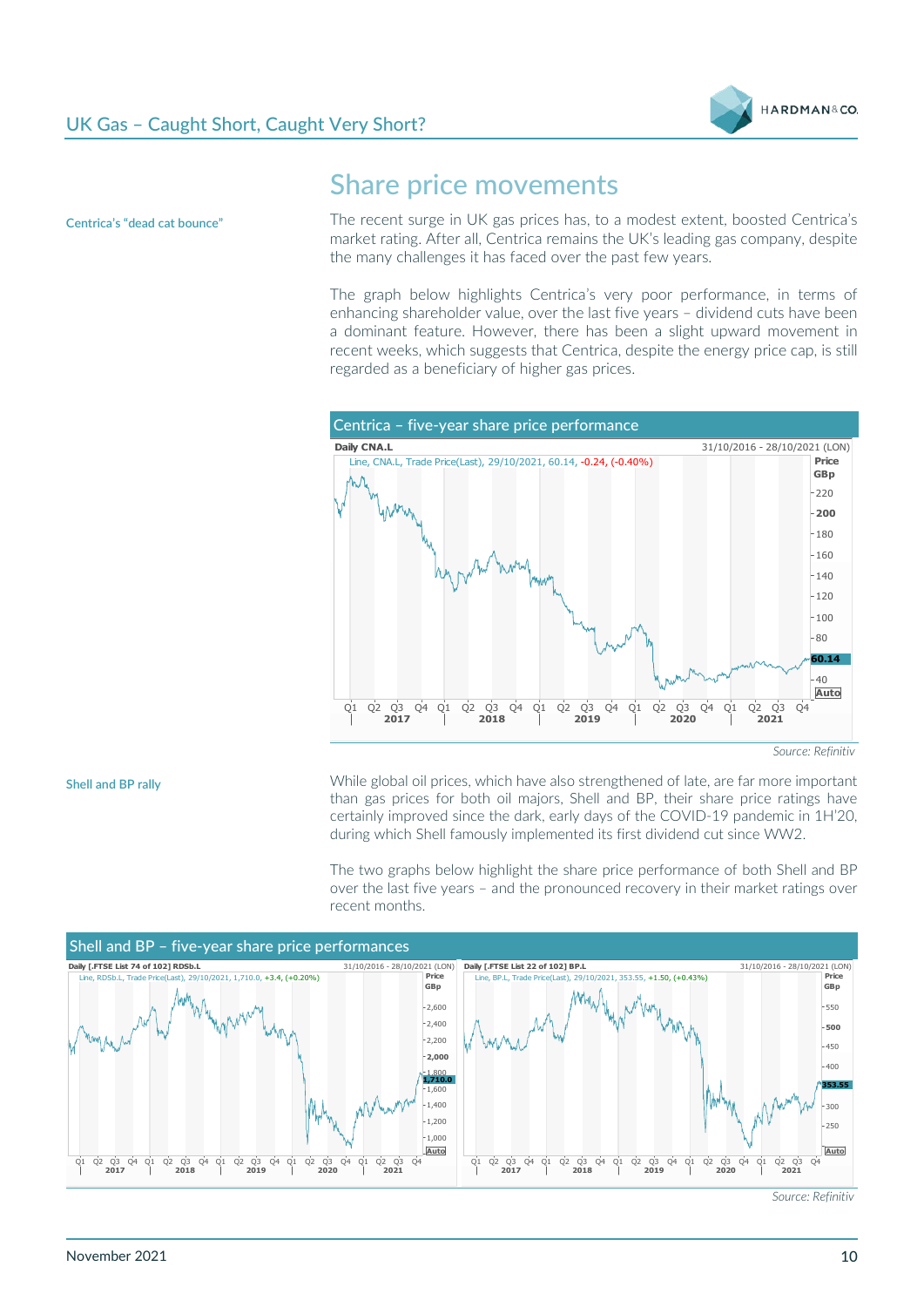

**ca.20% rise for Shell B and BP, respectively, over the past three months** 

**Most unsatisfactory position for UK gas currently**

**A repeat of the horrors of the 1962/63 winter?** 

Indeed, it is noticeable that shares in both Shell B and BP have outperformed the FTSE 100 over the last three months – their shares are up by ca.20%.

#### <span id="page-10-0"></span>Conclusion

Clearly, the UK's current gas position is far from satisfactory – and subject to some very real risks. It is not helpful, either, that it is happening at a time of a very high environmental profile. Coal-fired output, especially in the EU, has been rising sharply, while the UK will also be expecting additional coal-fired output as a replacement for more expensive CCGT-generated output.

If the UK were to experience a very tough winter weather-wise – the very long and very cold winter of 1962/63 springs to mind – political sparks really will fly. No doubt, the closure of the Rough gas storage facility in 2017 would be at the centre of the ensuing political storm.

#### <span id="page-10-1"></span>About the author

#### *Nigel Hawkins*

*Nigel Hawkins is the Infrastructure and Renewables Specialist at Hardman & Co.*

*Nigel specialises in the energy sector, with a particular focus on the expanding renewable generation market, both in the UK and overseas, about which he has written several reports assessing the sector's finances. He has been involved in analysing the utilities sector since the 1980s. He covered the privatisation of the water and electricity companies for Hoare Govett between 1989 and 1995. Subsequently, he researched the*  UK and EU telecoms sector for Williams de Broe. He has also written many feature *articles for Utility Week magazine since the mid-1990s. Between 1984 and 1987, Nigel was the Political Correspondence Secretary to Lady Thatcher at 10 Downing Street. Nigel joined Hardman & Co in February 2016. He holds a BA (Hons) in Law, Economics and Politics from the University of Buckingham, and is a senior fellow of the Adam Smith Institute.*

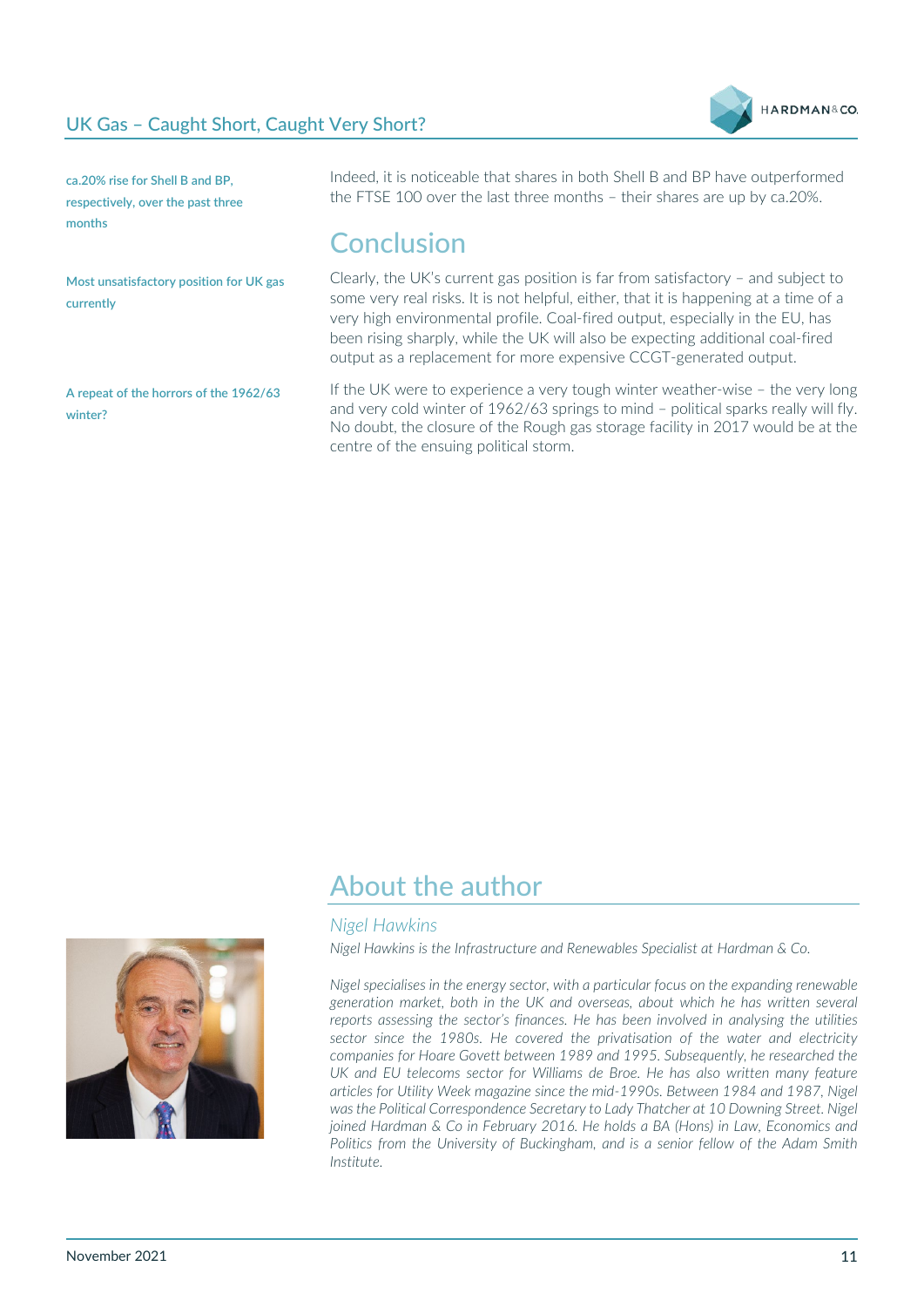

# <span id="page-11-0"></span>Disclaimer

*Hardman & Co provides professional independent research services and all information used in the publication of this report has been compiled from publicly available sources that are believed to be reliable. However, no guarantee, warranty or representation, express or implied, can be given by Hardman & Co as to the accuracy, adequacy or completeness of the information contained in this research and they are not responsible for any errors or omissions or results obtained from use of such information. Neither Hardman & Co, nor any affiliates, officers, directors or employees accept any liability or responsibility in respect of the information which is subject to change without notice and may only be correct at the stated date of their issue, except in the case of gross negligence, fraud or wilful misconduct. In no event will Hardman & Co, its affiliates or any such parties be liable to you for any direct, special, indirect, consequential, incidental damages or any other damages of any kind even if Hardman & Co has been advised of the possibility thereof.* 

*This research has been prepared purely for information purposes, and nothing in this report should be construed as an offer, or the solicitation of an offer, to buy or sell any security, product, service or investment. The research reflects the objective views of the analyst(s) named on the front page and does not constitute investment advice. However, the companies or legal entities covered in this research may pay us a fixed fee in order for this research to be made available. A full* list of companies or legal entities that have paid us for coverage within the past 12 months can be viewed at [http://www.hardmanandco.com/legals/research](about:blank)*[disclosures](about:blank)*. *Hardman may provide other investment banking services to the companies or legal entities mentioned in this report.*

*Hardman & Co has a personal dealing policy which restricts staff and consultants' dealing in shares, bonds or other related instruments of companies or legal entities*  which pay Hardman & Co for any services, including research. No Hardman & Co staff, consultants or officers are employed or engaged by the companies or legal *entities covered by this document in any capacity other than through Hardman & Co.* 

*Hardman & Co does not buy or sell shares, either for their own account or for other parties and neither do they undertake investment business. We may provide investment banking services to corporate clients. Hardman & Co does not make recommendations. Accordingly, they do not publish records of their past recommendations. Where a Fair Value price is given in a research note, such as a DCF or peer comparison, this is the theoretical result of a study of a range of possible outcomes, and not a forecast of a likely share price. Hardman & Co may publish further notes on these securities, companies and legal entities but has no scheduled commitment and may cease to follow these securities, companies and legal entities without notice.*

*The information provided in this document is not intended for distribution to, or use by, any person or entity in any jurisdiction or country where such distribution or use would be contrary to law or regulation or which would subject Hardman & Co or its affiliates to any registration requirement within such jurisdiction or country.*

Some or all alternative investments may not be suitable for certain investors. Investments in small and mid-cap corporations and foreign entities are speculative *and involve a high degree of risk. An investor could lose all or a substantial amount of his or her investment. Investments may be leveraged and performance may be volatile; they may have high fees and expenses that reduce returns. Securities or legal entities mentioned in this document may not be suitable or appropriate for all investors. Where this document refers to a particular tax treatment, the tax treatment will depend on each investor's particular circumstances and may be*  subject to future change. Each investor's particular needs, investment objectives and financial situation were not taken into account in the preparation of this *document and the material contained herein. Each investor must make his or her own independent decisions and obtain their own independent advice regarding any information, projects, securities, tax treatment or financial instruments mentioned herein. The fact that Hardman & Co has made available through this document various information constitutes neither a recommendation to enter into a particular transaction nor a representation that any financial instrument is*  suitable or appropriate for you. Each investor should consider whether an investment strategy of the purchase or sale of any product or security is appropriate for *them in the light of their investment needs, objectives and financial circumstances.* 

*This document constitutes a 'financial promotion' for the purposes of section 21 Financial Services and Markets Act 2000 (United Kingdom) ('FSMA') and accordingly has been approved by Capital Markets Strategy Ltd which is authorised and regulated by the Financial Conduct Authority (FCA).* 

*No part of this document may be reproduced, stored in a retrieval system or transmitted in any form or by any means, mechanical, photocopying, recording or otherwise, without prior permission from Hardman & Co. By accepting this document, the recipient agrees to be bound by the limitations set out in this notice. This notice shall be governed and construed in accordance with English law. Hardman Research Ltd, trading as Hardman & Co, is an appointed representative of Capital Markets Strategy Ltd and is authorised and regulated by the FCA under registration number 600843. Hardman Research Ltd is registered at Companies House with number 8256259.*

*(Disclaimer Version 8 – Effective from August 2018)*

## <span id="page-11-1"></span>Status of Hardman & Co's research under MiFID II

*Some professional investors, who are subject to the new MiFID II rules from 3rd January, may be unclear about the status of Hardman & Co research and,*  specifically, whether it can be accepted without a commercial arrangement. Hardman & Co's research is paid for by the companies, legal entities and issuers about *which we write and, as such, falls within the scope of 'minor non-monetary benefits', as defined in the Markets in Financial Instruments Directive II.*

*In particular, Article 12(3) of the Directive states: 'The following benefits shall qualify as acceptable minor non-monetary benefits only if they are: (b) 'written material from a third party that is commissioned and paid for by a corporate issuer or potential issuer to promote a new issuance by the company, or where the third party firm is contractually engaged and paid by the issuer to produce such material on an ongoing basis, provided that the relationship is clearly disclosed in the material and that the material is made available at the same time to any investment firms wishing to receive it or to the general public…'*

*The fact that Hardman & Co is commissioned to write the research is disclosed in the disclaimer, and the research is widely available.*

*The full detail is on page 26 of the full directive, which can be accessed here: http://ec.europa.eu/finance/docs/level-2-measures/mifid-delegated-regulation-2016-2031.pdf*

In addition, it should be noted that MiFID II's main aim is to ensure transparency in the relationship between fund managers and brokers/suppliers, and eliminate what is termed 'inducement', whereby free research is provided to fund managers to encourage them to deal with the broker. Hardman & Co is not inducing the *reader of our research to trade through us, since we do not deal in any security or legal entity.*